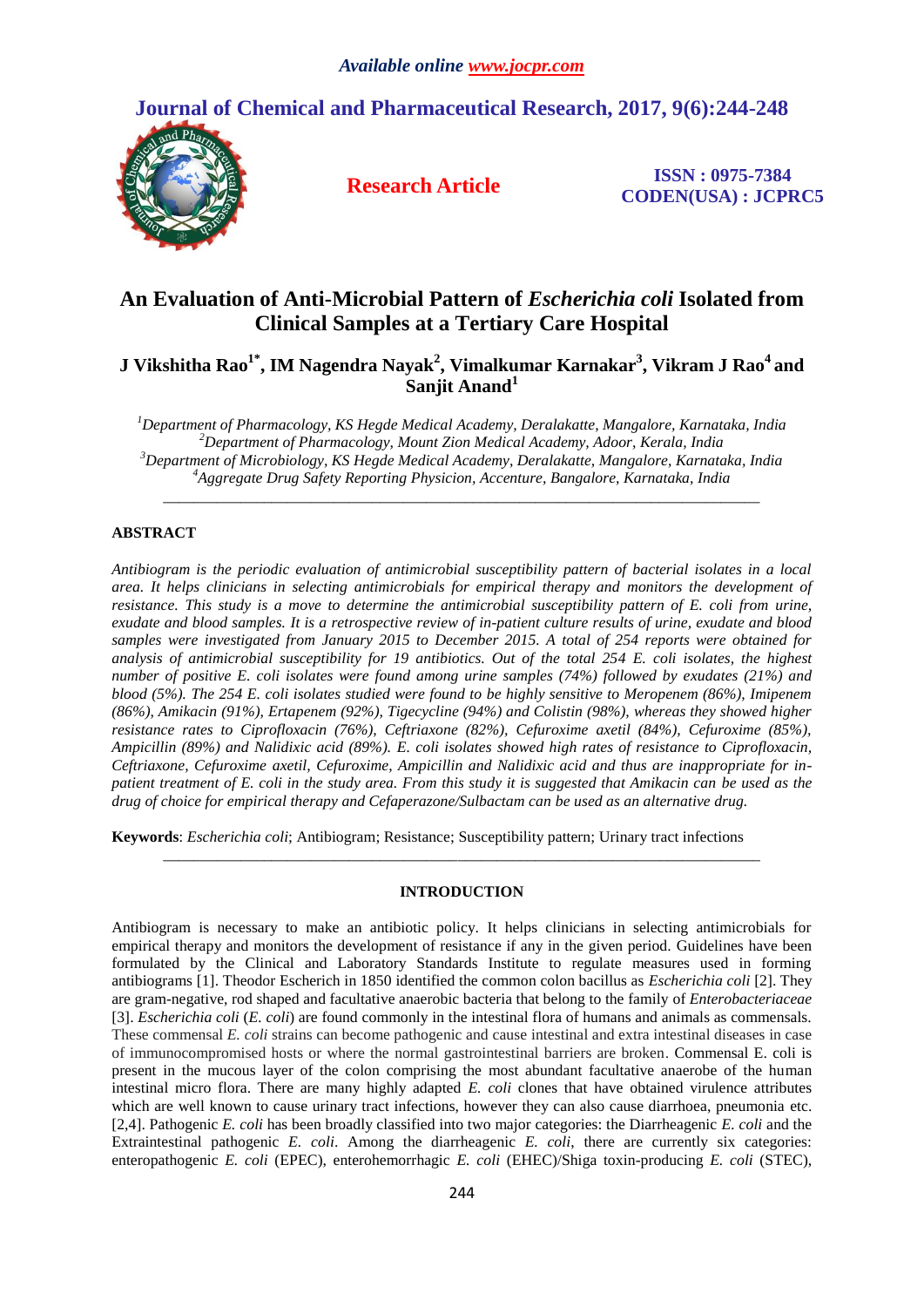enterotoxigenic *E. coli* (ETEC), enteroinvasive *E. coli* (EIEC), enteroaggregative *E. coli* (EAEC), and diffusively adherent *E. coli* (DAEC) [4]. Extraintestinal pathogenic *E. coli* can colonize a variety of anatomical locations and cause various infections outside the gastrointestinal tract, among which urinary tract infections are the most common [5]. Diarrhea caused by different Diarrheagenic *E. coli* is usually self-limiting. In case of dehydration caused due to fluid loss, fluid replacement can be given. Antibiotics can also be given to people suffering from severe diarrhea to reduce the duration of the symptoms [6]. The extraintestinal infections caused are usually treated with antibiotics like Trimethoprim-Sulfamethoxazole, Fluoroquinolones and Cephalosporins but, the rise in antibiotic resistance in *E. coli* makes treatment complex [7]. For instance, the appearance of Fluoroquinolones resistant and extended-spectrum beta-lactamase producing strains has affected the therapeutic options for infections with those *E. coli* strains [8]. This work is a small step in generating Antibiogram in our area.

\_\_\_\_\_\_\_\_\_\_\_\_\_\_\_\_\_\_\_\_\_\_\_\_\_\_\_\_\_\_\_\_\_\_\_\_\_\_\_\_\_\_\_\_\_\_\_\_\_\_\_\_\_\_\_\_\_\_\_\_\_\_\_\_\_\_\_\_\_\_\_\_\_\_\_\_\_\_\_\_\_\_\_\_\_\_\_\_\_\_

#### **EXPERIMENTAL SECTION**

#### **Materials and Methods**

A prospective interdepartmental study, involving departments of Pharmacology and Microbiology of K S Hegde Medical Academy was done on results of Escherichia positive cultures of different samples for a period of one year from January 2015 to December 2015. Institutional ethical committee approval was taken for conducting the study. Inpatients belonging to any age, sex, having any illnesses and under any medications and clinical samples like urine, blood and wound exudates were included in the study. Outpatients and clinical samples like stool and sputum were excluded from the study. Microbiology lab culture and sensitivity record book for blood, urine, and exudate were used to collect the relevant data from inpatient case sheets. Inpatient numbers of patients whose blood, urine and exudates were positive for *E. coli* were noted down from the record books maintained for the particular specimen in the microbiology lab at the K S Hegde Charitable Hospital. Further, above referred case sheets were obtained from the medical records department and the data was entered systematically in the proforma created in Microsoft excel sheet. The data was analysed for frequencies of sensitivity and resistance patterns expressed as percentage for each antimicrobial listed in the proforma. The frequencies were obtained for different Ages and sex. The incidence of *E. coli* infections in the samples analysed was determined as percentage positive for each sample. All the data were entered in the Microsoft excel sheet and processed for statistical analysis using SPSS Software version 21to calculate various percentages.

## **RESULTS**

During the study period, a total of 254 *E. coli* isolates were obtained from Urine, Exudates and Blood and the data of *E. coli* infections based on sex, age was collected along with antibiotic susceptibility pattern using commonly used antibiotics. Out of 254 clinical isolates, majority of the isolates were from Urine (74%) followed by Exudate (21%) and Blood (5%) (Table 1). Sex wise distribution of patients with *E. coli* infection showed that males formed the majority (Table 2). The ages of patients with *E. coli* infection ranged from new born to 90 years. Majority of patients were in age group >50 years (55.5%) (Table 3).

The 254 *E.coli* isolates studied were found to be highly sensitive to Meropenem (86%), Imipenem (86%), Amikacin (91%), Ertapenem (92%), Tigecycline (94%) and Colistin (98%) (Figure 1), whereas they showed higher resistance rates to Ciprofloxacin (76%), Ceftriaxone (82%), Cefuroxime axetil (84%), Cefuroxime (85%), Ampicillin (89%) and Nalidixic acid (89%) (Figures 1 and 2).

| <b>Clinical Samples Collected</b> | <b>Escherichia coli Positive Isolates Numbers</b><br>Percentage $(\% )$ |     |
|-----------------------------------|-------------------------------------------------------------------------|-----|
| Urine                             |                                                                         | 74% |
| Exudate                           |                                                                         | 21% |
| <b>Blood</b>                      |                                                                         | 5%  |

**Table 1: Overall incidence of** *Escherichia coli* **isolates from samples collected**

|  |  |  |  |  | Table 2: Distribution of all samples of E. coli positive isolates based on gender |  |  |
|--|--|--|--|--|-----------------------------------------------------------------------------------|--|--|
|  |  |  |  |  |                                                                                   |  |  |

| <b>Samples</b> | <b>Males (Numbers)</b> | <b>Females (Numbers)</b> |
|----------------|------------------------|--------------------------|
| Urine          | 96                     | 91                       |
| Exudate        | 32                     | 22                       |
| <b>Blood</b>   |                        |                          |
| Total          | 134                    | 120                      |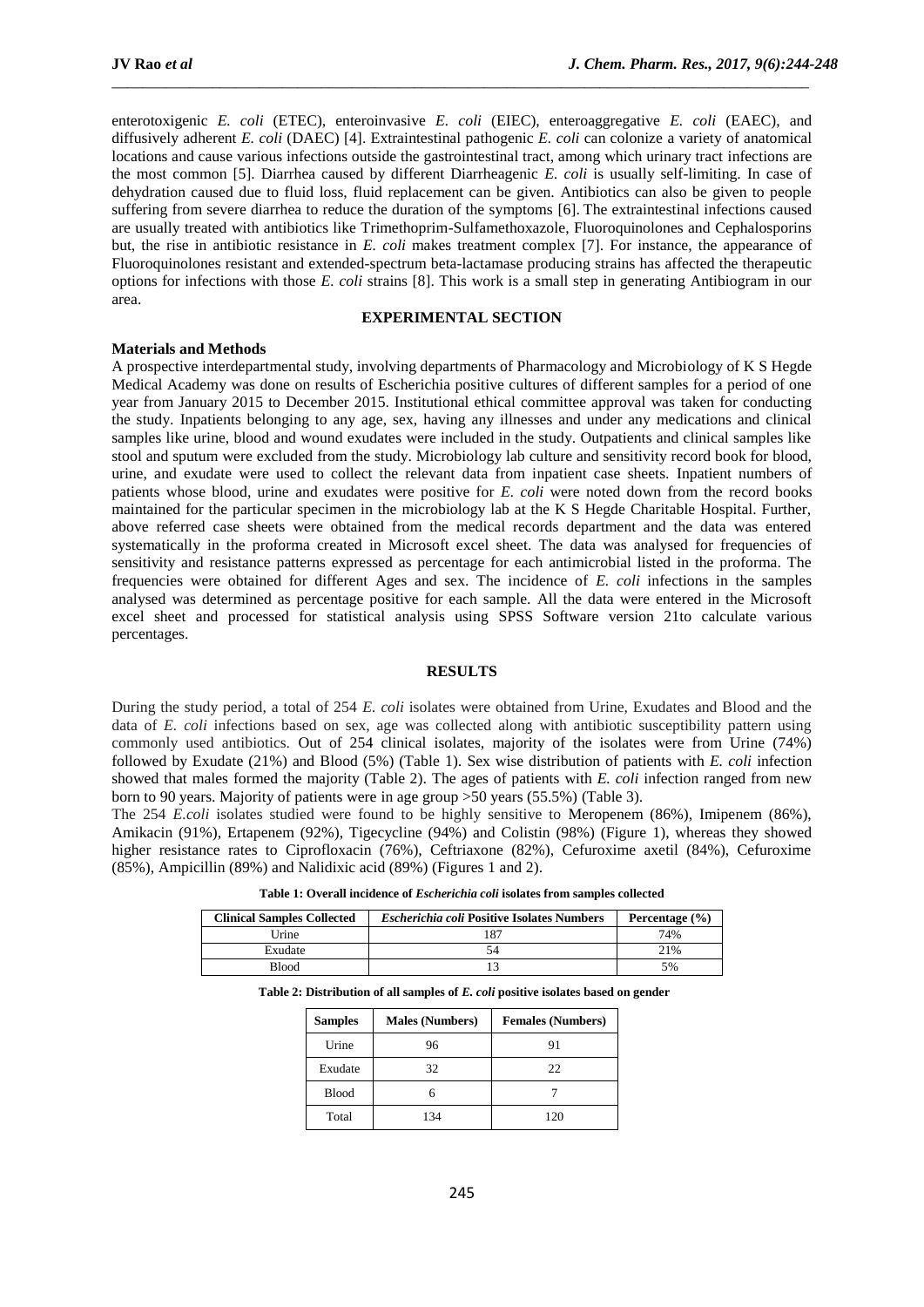|             | <b>Age Distribution (Years)</b> |   |          |                 |    |                   |                   |                   | E. coli Positive Isolates (Numbers) |  |
|-------------|---------------------------------|---|----------|-----------------|----|-------------------|-------------------|-------------------|-------------------------------------|--|
|             | $0 - 10$                        |   |          |                 |    | 8                 |                   |                   |                                     |  |
|             | 11-20                           | 7 |          |                 |    |                   |                   |                   |                                     |  |
|             | $21 - 30$                       |   |          |                 |    | 31                |                   |                   |                                     |  |
|             | $31 - 40$                       |   |          |                 |    | 32                |                   |                   |                                     |  |
|             | $41 - 50$                       |   |          |                 |    | 35                |                   |                   |                                     |  |
|             | 51-60                           |   |          |                 |    | 55                |                   |                   |                                     |  |
|             | 61-70                           |   |          |                 |    | 61                |                   |                   |                                     |  |
|             | 71-80                           |   |          |                 |    | 22                |                   |                   |                                     |  |
|             | 81-90                           |   |          |                 |    | 3                 |                   |                   |                                     |  |
|             | <b>SENSITIVITY PERCENTAGE</b>   |   |          |                 |    |                   |                   |                   |                                     |  |
|             |                                 |   |          |                 |    |                   |                   |                   |                                     |  |
|             | <b>COLISTIN</b>                 |   |          |                 |    |                   |                   |                   | 08                                  |  |
|             | TIGECYCLINE                     |   |          |                 |    |                   |                   |                   | 94                                  |  |
|             | <b>ERTAPENEM</b>                |   |          |                 |    |                   |                   |                   | 192                                 |  |
|             | <b>AMIKACIN</b>                 |   |          |                 |    |                   |                   |                   | 91                                  |  |
|             | <b>MEROPENEM</b>                |   |          |                 |    |                   |                   |                   | 86                                  |  |
|             | <b>IMIPENEM</b>                 |   |          |                 |    |                   |                   |                   | 86                                  |  |
|             | <b>NITROFURANTOIN</b>           |   |          |                 |    |                   |                   | $\blacksquare$ 82 |                                     |  |
|             | CEFOPERAZONE/SULBACTAM          |   |          |                 |    |                   |                   | <b>175</b>        |                                     |  |
| ANTIBIOTICS | PIPERACILLIN/TAZOBACTAM         |   |          |                 |    |                   | $\blacksquare$ 66 |                   |                                     |  |
|             | <b>GENTAMICIN</b>               |   |          |                 |    |                   | $\blacksquare$ 60 |                   |                                     |  |
|             | AMOXICILLIN CLAVULANATE         |   |          |                 |    | $\blacksquare$ 49 |                   |                   |                                     |  |
|             | TRIMETHOPRIM/SULFAMETHOX        |   |          |                 |    | $\blacksquare$ 43 |                   |                   |                                     |  |
|             | <b>CEFEPIME</b>                 |   |          | $\sim$ 26       |    |                   |                   |                   |                                     |  |
|             | CIPROFLOXACIN 24                |   |          |                 |    |                   |                   |                   |                                     |  |
|             | CEFTRIAXONE 18                  |   |          |                 |    |                   |                   |                   |                                     |  |
|             | CEFUROXIME AXETIL               |   |          | $\overline{16}$ |    |                   |                   |                   |                                     |  |
|             | CEFUROXIME <b>15</b>            |   |          |                 |    |                   |                   |                   |                                     |  |
|             | NALIDIXIC ACID                  |   |          |                 |    |                   |                   |                   |                                     |  |
|             | AMPICILLIN <sub>11</sub>        |   |          |                 |    |                   |                   |                   |                                     |  |
|             |                                 |   | $\theta$ | 20              | 40 |                   | 60                | 80                | 100                                 |  |
|             |                                 |   |          |                 |    |                   |                   |                   |                                     |  |

**Table 3: Age distribution among** *E. coli* **positive isolates**

\_\_\_\_\_\_\_\_\_\_\_\_\_\_\_\_\_\_\_\_\_\_\_\_\_\_\_\_\_\_\_\_\_\_\_\_\_\_\_\_\_\_\_\_\_\_\_\_\_\_\_\_\_\_\_\_\_\_\_\_\_\_\_\_\_\_\_\_\_\_\_\_\_\_\_\_\_\_\_\_\_\_\_\_\_\_\_\_\_\_

**Figure 1: Frequency distribution of sensitivity pattern among all clinical samples**



**Figure 2: Frequency distribution of resistance pattern among all clinical samples**

**DISCUSSION**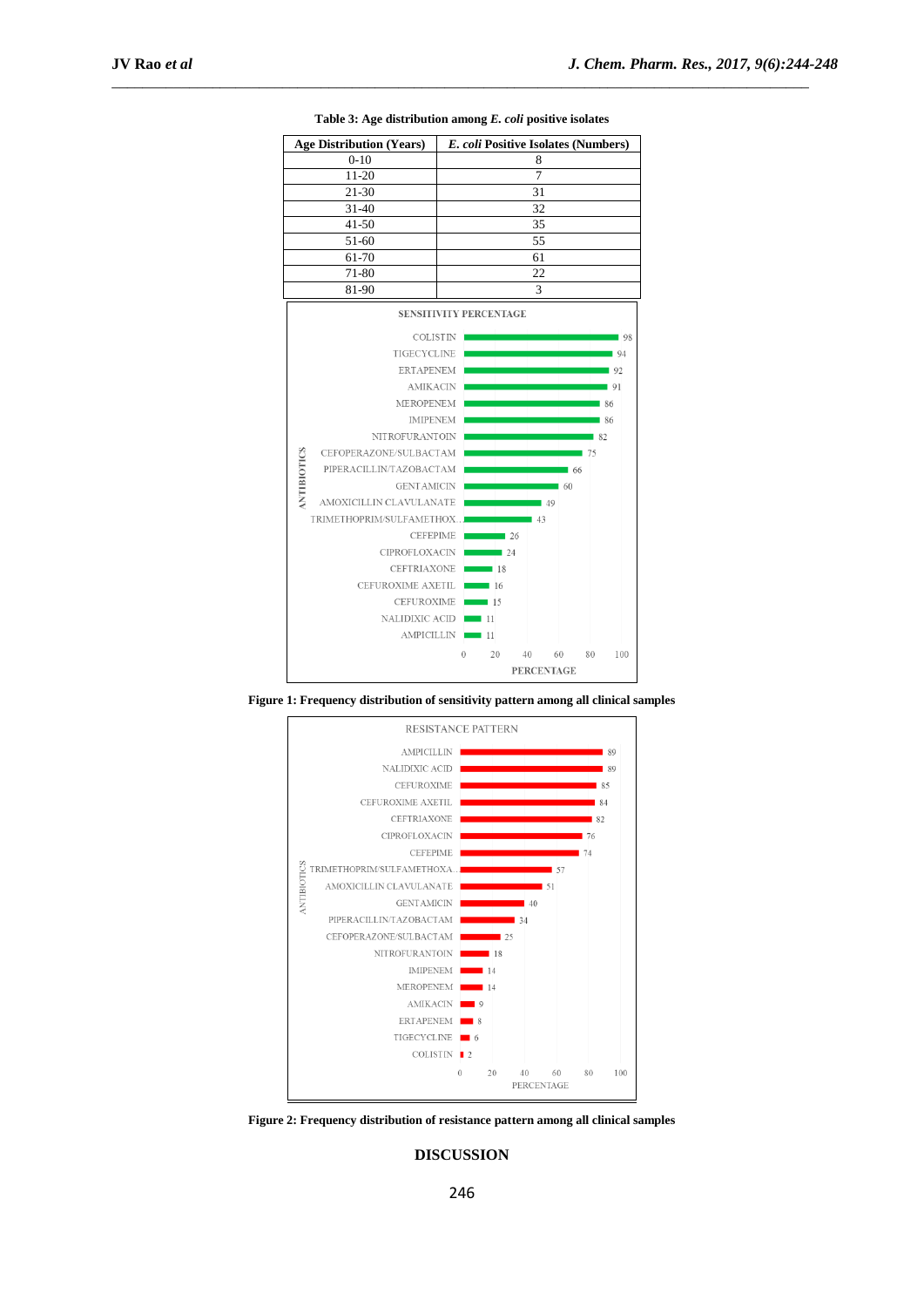The present study was undertaken to study the pattern of susceptibility of *Escherichia coli* in various clinical samples from K S Hegde Medical Hospital during a period of one year from January 2015 to December 2015. The patient records were obtained from the Microbiology laboratory and reviewed from the medical records department. Studying the susceptibility pattern for a particular organism helps to form a guideline to empirical treatment which reduces emergence of new pattern of resistance and also reserve the highly sensitive agents to be used when required. *Escherichia coli* is a common inhabitant of the human gut. It is the leading cause of urinary tract, ear, wound and other infections. It is also commonly associated with food and water-borne diarrhea in developing countries. *E. coli* infection has been enumerated as one of the leading causes of Antimicrobial resistance. Increasing occurrences of antimicrobial resistance among *Escherichia coli* is a growing concern worldwide, since it increases the cost of treatment, morbidity and mortality which are important factors in a developing country like ours [9,10]. In the current study the highest number of positive *E. coli* isolates was found among urine samples followed by exudates and blood which was similar to other studies [11]. 55.5% of positive isolates were in patients of above 50 years of age. It is observed that this age group constitutes only 20% of the total India's population according to the current census [12]. Rest of the positive isolates of 45.5% belonged to the age group of below 50 years which constitute 80% of the population. This shows the common incidence of *E. coli* infections in the former age group. Similar studies done in other regions also showed higher incidence in elderly age group [13]. Current study showed that out of the positive isolates 53% belonged to males and 47% to females. 74% of urinary tract infections in our study were due to *E. coli*. This shows higher association of Escherichia coli with urinary tract infections. In a study done in Delhi in the year 2005 involving collection of samples from 5 different hospitals, it was found that the most common organism causing UTI was *E. coli* (68%) followed by Klebsiella spp. (16.9%), Proteus spp. (5.5%), Enterobacter spp. (5.3%), *S. saprophyticu*s (2.8%), and Enterococcus spp. (1.5%) [14]. Susceptibility of *E. coli* in the current study isolated from various clinical samples like urine, exudate and blood was tested using a common panel of 19 antimicrobial agents. The antibiotics used were Ampicillin, Amoxicillin/Clavulanate, Piperacillin/Tazobactam, Cefuroxime, Cefuroxime axetil, Ceftriaxone, Cefoperazone/Sulbactam, Cefepime, Ertapenem, Imipenem, Meropenem, Amikacin, Gentamicin, Nalidixic acid, Ciprofloxacin, Tigecycline, Nitrofurantoin, Colistin and Trimethoprim/Sulfamethoxazole. *E. coli* isolates were highly sensitive to Gentamicin (60%), Piperacillin/Tazobactam (66%), Cefoperazone/Sulbactam (75%), Colistin (86%), Amikacin (86%), Ertapenem (92%), Meropenem (91%), Tigecycline (94%), and Imipenem (98%) which was similar to that seen in previous year data with Gentamicin (72%), Piperacillin/Tazobactam (75%), Amikacin (95%), Ertapenem (93%), Meropenem (93%), Tigecycline (95%) and Imipenem (98%). Another study done in Nepal showed similar sensitivity pattern with Amikacin (82.1%) and Imipenem (100%) [15]. In the current study higher resistance was seen towards Ampicillin (89%), Nalidixic acid (89%), Cefuroxime (85%), Cefuroxime axetil (84%), Ceftriaxone (82%) which was similar to previous data in the same hospital with, Ampicillin (80%), Nalidixic acid (85%), Cefuroxime (85%), Cefuroxime axetil (80%), Ceftriaxone (82%). It was also comparable with the study done by Gautham et al with Nalidixic acid (92.8%) followed by Ceftriaxone (65.7%) and Cotrimoxazole (64.6%) [15]. Based on the results of this study we suggest the use of Amikacin as the drug of choice for empirical therapy for *E. coli* infections. Being a drug to be used by parenteral route only it is less prone for misuse by public (self-medication) or by primary health care practitioners. It is less expensive than other drugs. Though there is a more probability of adverse effects, its use can be justified in a tertiary care hospital because of the facility available to monitor and treat those adverse effects. We suggest the use of Cefaperazone/Sulbactam as an alternative drug in case there is any contraindication for the use of Aminoglycosides. Production of new antibiotics seems to have hit a hurdle and currently there is no drug in the pipeline to combat carbapenem resistance which is considered a clinical nightmare. Hence studies like these should be done periodically to ensure conservative use of reserve drugs and also control the microbial resistance. These studies are also required because of the wide variations in the usage of antimicrobials as well as the susceptible pattern in different regions. Phenotypic studies were not performed to differentiate ESBL from non ESBL producers. Susceptibility patterns were not studied consistently for all the samples for each antimicrobial listed. These are the limitations of this study.

\_\_\_\_\_\_\_\_\_\_\_\_\_\_\_\_\_\_\_\_\_\_\_\_\_\_\_\_\_\_\_\_\_\_\_\_\_\_\_\_\_\_\_\_\_\_\_\_\_\_\_\_\_\_\_\_\_\_\_\_\_\_\_\_\_\_\_\_\_\_\_\_\_\_\_\_\_\_\_\_\_\_\_\_\_\_\_\_\_\_

#### **CONCLUSION**

There is widespread occurrence of multi drug resistant organisms due to misuse/improper use of antimicrobial agents. There is a wide regional variation in the distribution of such patterns. To prevent such multi drug resistance it is made mandatory to make antibiograms which helps in the recognition of the problems of antimicrobial resistance and helps in the formulation of guidelines for the appropriate use of antimicrobials for empirical therapy. This study is a small step in that direction. Though small, it is highly focused.

It is suggested that Amikacin can be used as the drug of choice for empirical therapy and Cefaperazone/Sulbactam can be used as an alternative drug.